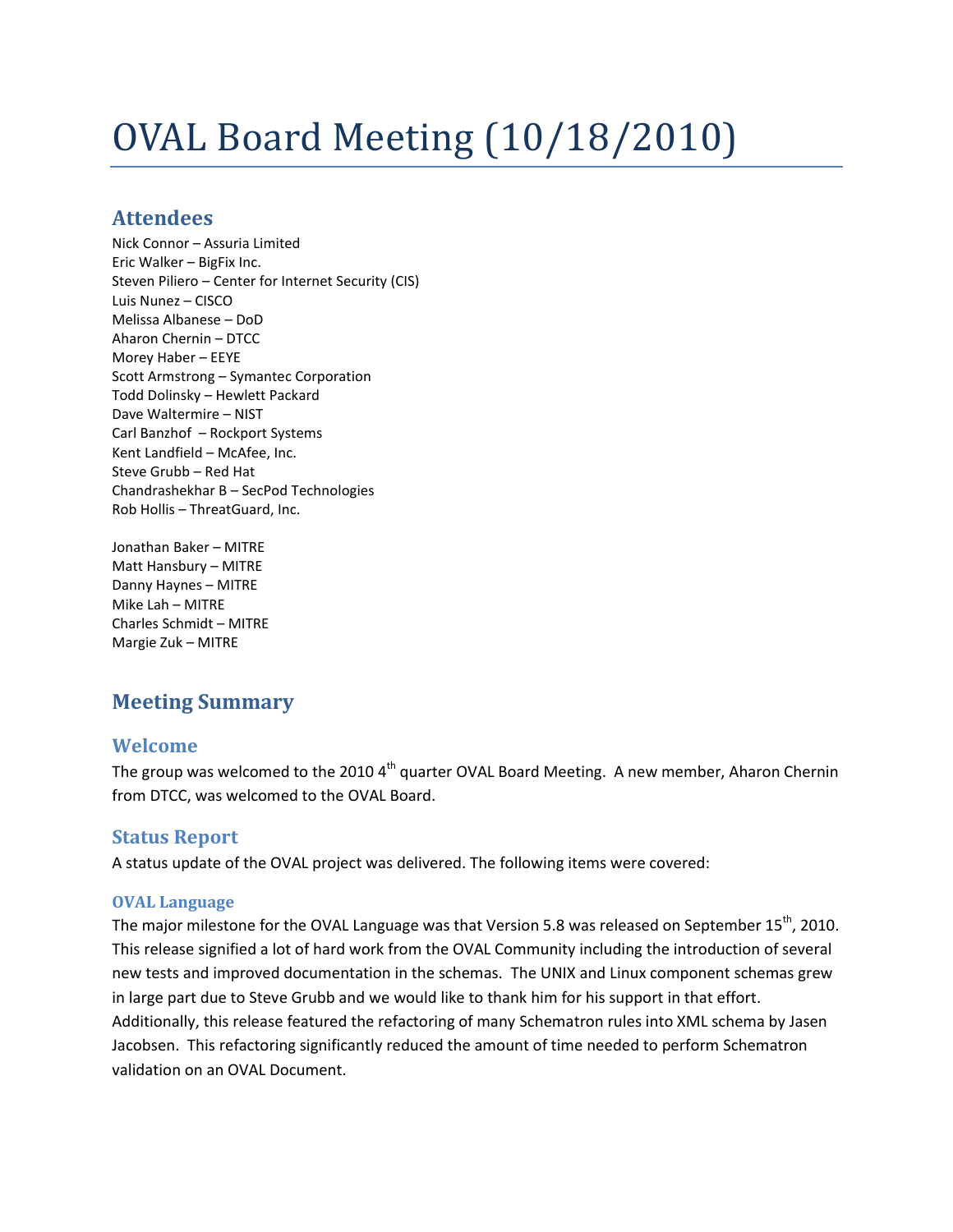#### **OVAL Repository**

On September  $16^{th}$ , 2010, the OVAL Repository surpassed the 10,000 OVAL Definitions marking a significant milestone in its history. The top contributors to the OVAL Repository this quarter were DTCC, SCAP.com, LLC, SecPod Technologies, and Symantec, Inc.

#### **OVAL Interpreter**

Version 5.8.2 of the OVAL Interpreter was released on October 15<sup>th</sup>, 2010. This release primarily focused on bug fixes in the OVAL Interpreter, the most notable of which was to update the existing probes to align with the datatypes that were corrected in Version 5.8 of the OVAL Language. Prior to this bug fix, the OVAL Interpreter was outputting invalid schema.

#### **OVAL Adoption**

Currently, we only have a few questionnaires. This is because we need to improve and mature the questionnaire prior to asking additional organizations to fill it out as some of the questions are ambiguous. If you are on the OVAL Board, and you have a product or service that is using OVAL that is not in the OVAL Adoption Program, we would appreciate it if you would take the time to fill out an OVAL Adoption Declaration. We would really like to see how the OVAL Community is using OVAL in their products and services as well as get their feedback. In the upcoming weeks, we will be sending out additional questions regarding the questionnaire in order to improve it so that we can start moving organizations into the second phase of the OVAL Adoption Program.

## **IT Security Automation Conference (ITSAC) Recap**

This year's IT Security Automation Conference was well attended and OVAL was also well represented as it had three different sessions. The first session was an OVAL Tutorial given by Matt Hansbury which focused on what OVAL is and how it works. The second session was an OVAL Status Update given by Jon Baker which focused on the releases of the OVAL Language since Version 5.0 as well as the key changes made in each of them. Finally, the last session was the OVAL Workshop, also led by Jon Baker, which focused on getting the OVAL Community to start thinking about what we should do next with the OVAL Language and more specifically:

- How do we make OVAL more maintainable?
- How do we make OVAL easier to implement?
- How do we make OVAL more scalable to allow for the support of new platforms?

The slides from the OVAL sessions as well as the minutes for the OVAL Workshop at the IT Security Automation Conference can be found at the following links.

#### **OVAL Session Slides**

OVAL Tutorial - [https://oval.mitre.org/oval/about/2010\\_ITSAC-OVAL\\_Tutorial.pdf](https://oval.mitre.org/oval/about/2010_ITSAC-OVAL_Tutorial.pdf)

OVAL Status Update - [https://oval.mitre.org/oval/about/2010\\_ITSAC-OVAL\\_Status.pdf](https://oval.mitre.org/oval/about/2010_ITSAC-OVAL_Status.pdf)

OVAL Workshop - [https://oval.mitre.org/oval/about/2010\\_ITSAC-OVAL\\_Workshop.pdf](https://oval.mitre.org/oval/about/2010_ITSAC-OVAL_Workshop.pdf)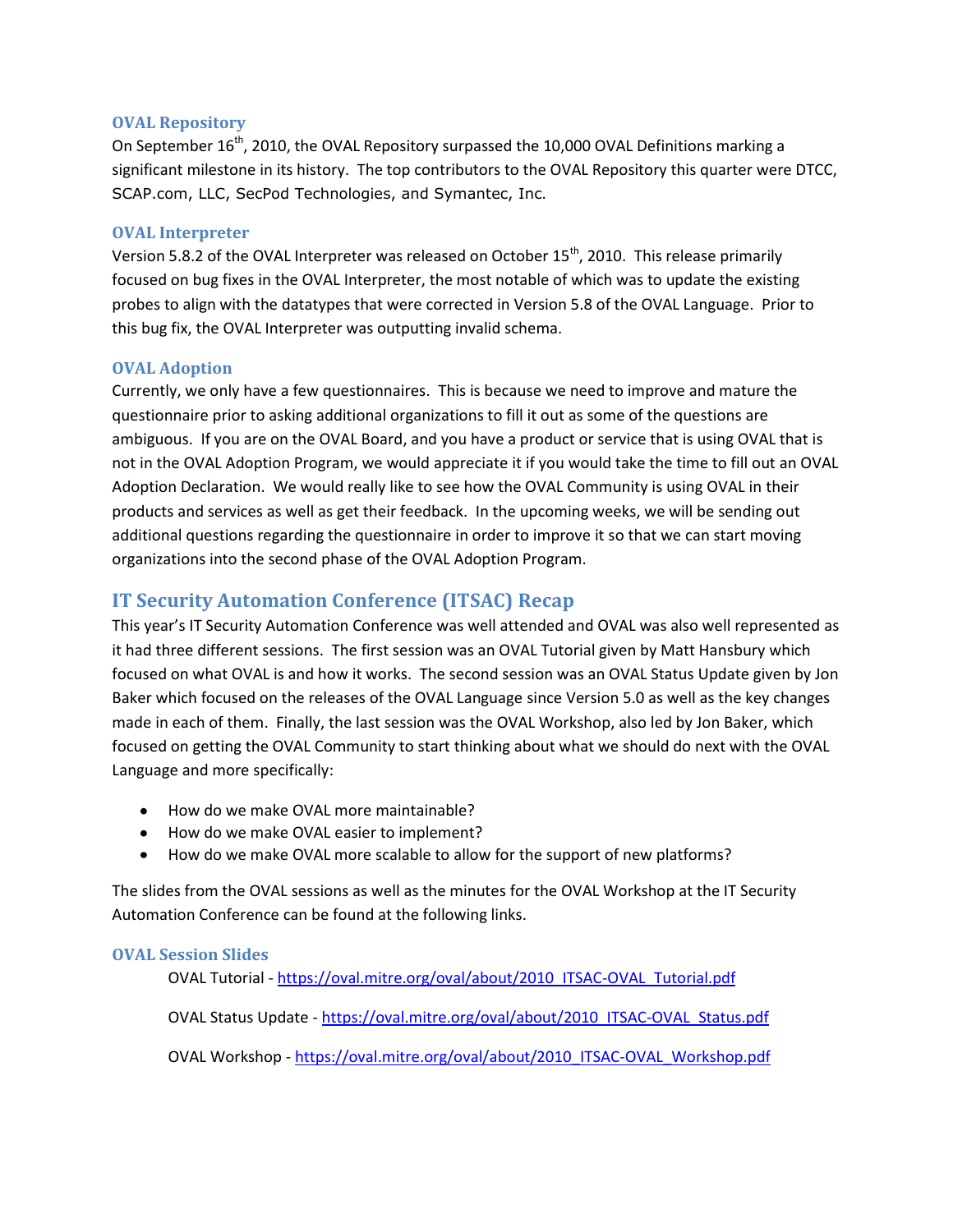#### **OVAL Workshop Minutes**

[https://oval.mitre.org/oval/about/OVAL\\_ITSAC\\_Workshop\\_2010-09-29\\_Minutes.pdf](https://oval.mitre.org/oval/about/OVAL_ITSAC_Workshop_2010-09-29_Minutes.pdf)

As a result of the workshop at the IT Security Automation Conference, we will be following up with further discussion over the oval-developer-list in the next few weeks.

### **IETF SCAP BoF Discussion**

This topic was raised by Kent Landfield in order to explain to the OVAL Board what the IETF SCAP BoF session will be about and explain the reasons for having the session and the goals for the session. It also provided an opportunity to address any questions or concerns that the members of the OVAL Board might have.

**[Kent Landfield]** The purpose of the IETF SCAP BoF in Beijing China is to introduce SCAP to the IETF as well as learn about the IETF. The IETF fits well with SCAP and is aligned with the approach we have taken in developing SCAP as a community. SCAP while received well in the U.S., has not yet been widely adopted internationally. SCAP is ready to be introduced to an international audience. We are going to be very selective with what is proposed to the IETF in that it needs to be very stable and well adopted. We are not suggesting everything at this time. Given that XCCDF is fairly stable and well understood, it is likely a good first candidate for the IETF.

**[Rob Hollis]** What would it mean to bring only part of SCAP to the IETF? Won't it be incomplete?

**[Kent Landfield]** We are not taking anything to the IETF yet. We are introducing the idea as it takes effort to get standards approved. We need to get the entire suite there at some point.

**[Jon Baker]** It is important to remember that as we are today, no single organization controls SCAP and all the protocols it references. For example, NIST controls SCAP as defined in 800-126 while DHS has been funding OVAL and NSA has been funding CPE and CCE. Taking one or more of the SCAP protocols to an international standards body would simply introduce another controlling organization into the SCAP world.

**[Kent Landfield]** This is also a defensive move for the community. If SCAP is not introduced to an international standards body, similar or competing efforts will be created by others. This will only lead to duplication of our efforts and implementation challenges for vendors that are required to support SCAP and other potentially competing efforts.

**[Melissa Albanese]** What standard is most at risk of this competition XCCDF, CVE, CCE, etc.?

**[Kent Landfield]** CVE is one example. We have had to do this reactively.

**[Jon Baker]** This already happened with CVE, and is largely the reason for CVE appearing in ITU-T x.cybex.

**[Dave Waltermire]** We hear that from vendors.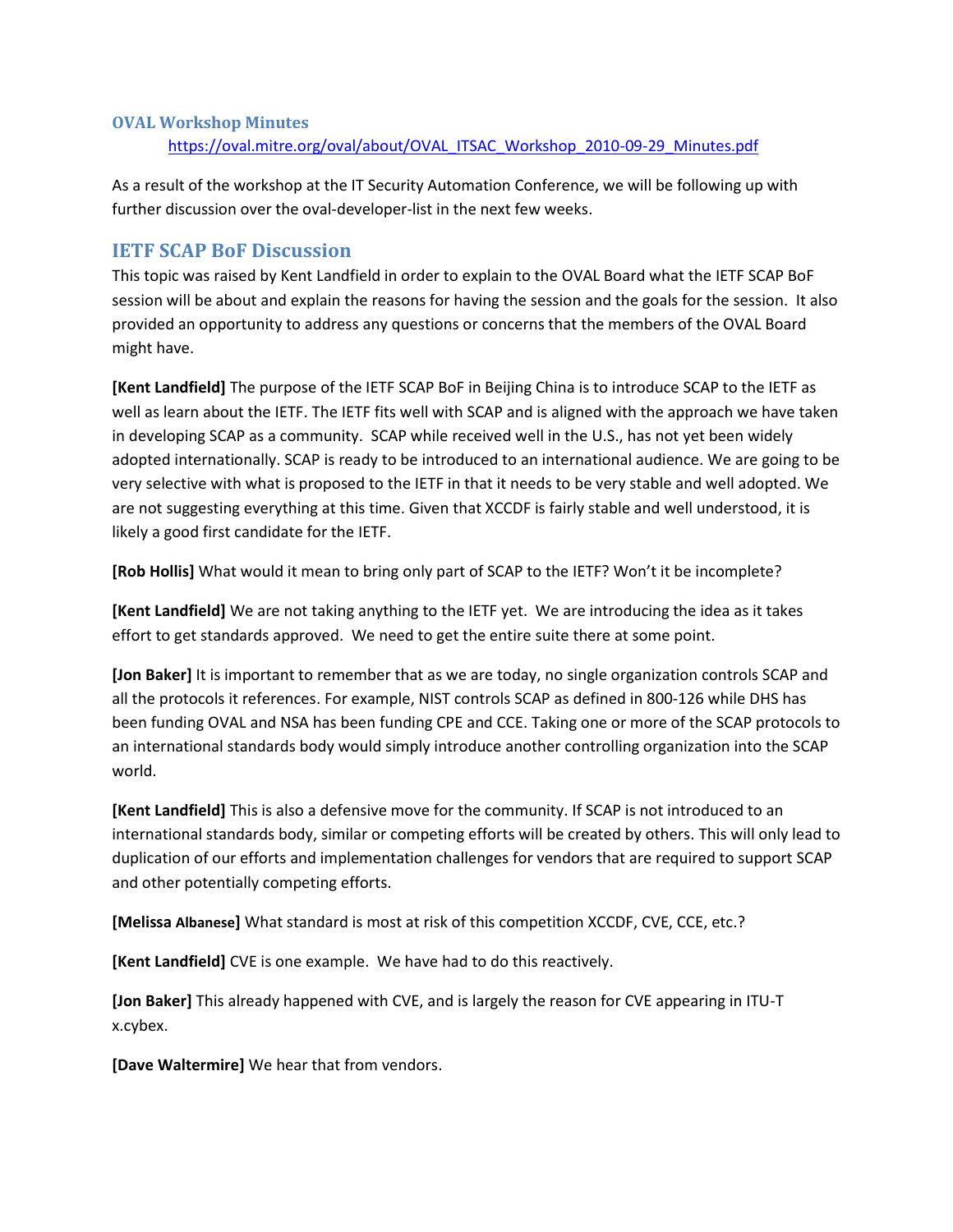# **Is OVAL Ready to be an International Standard?**

Given the interest in IETF and the notion of introducing SCAP to an international audience, we need to consider where OVAL is today. This portion of the call focused on understanding the OVAL Board's perspective on OVAL's readiness to become an international standard. The key questions for this discussion were:

- Should we prepare OVAL for some international standards body?
- What are the current deficiencies?
- What would it take to prepare OVAL?

**[Rob Hollis]** What does it mean to be an international standard? Does the standard need to be static, as OVAL is continually evolving?

**[Kent Landfield]** Many protocols, such as email, have evolved over time and over different RFCs. It doesn't mean that the standard needs to stagnate.

**[Dave Waltermire]** Some only standardize the core. Examples of this are MIBs and NETCONF. Look at only standardizing the core schemas of OVAL, but, not the component schemas allowing the core schemas to evolve more slowly whereas the component schemas could evolve more rapidly.

**[Eric Walker]** In response to the question of whether OVAL is ready, OVAL is not ready. It appears as though OVAL was originally inspired on the model of HTML or perhaps some other precursor. [To clarify -- something along the lines of the Java approach to XML configuration files, e.g., a Tomcat configuration file. --EW] Over the last 10 or so years or so a number of best practices have emerged [that are counter to the spirit of complex configuration files and the whole approach of enterprise software development more generally -- e.g., convention over configuration; piecemeal, incremental refactoring of something that is basic but does the job; agile development and avoiding complex designs up-front if possible; RESTful services, etc.]. [In light of these developments, one gets the sense that] OVAL has become unwieldy. To be ready we need to be prepared to rework OVAL from the ground up. I wouldn't mind talking about this in further detail with you.

**[Jon Baker]** Let's set something up offline or with a follow up board call.

**[Kent Landfield]** OVAL isn't ready because we need a specification. We have been working from schemas. We cannot just throw them in a document and call it a standard. Maybe with a thorough specification document your concerns will be addressed? In short, I say no. OVAL is not ready for a different reason. It is not because we don't have a good capability, but rather we don't have a spec.

**[Aharon Chernin]** We need a driver for vendors other than the federal space to drive the standards forward. I would like to see SCAP go to the IETF from a customer perspective.

**[Melissa Albanese]** Could you still make the types of changes that were discussed at the OVAL Workshop held at the ITSAC when it is an international standard?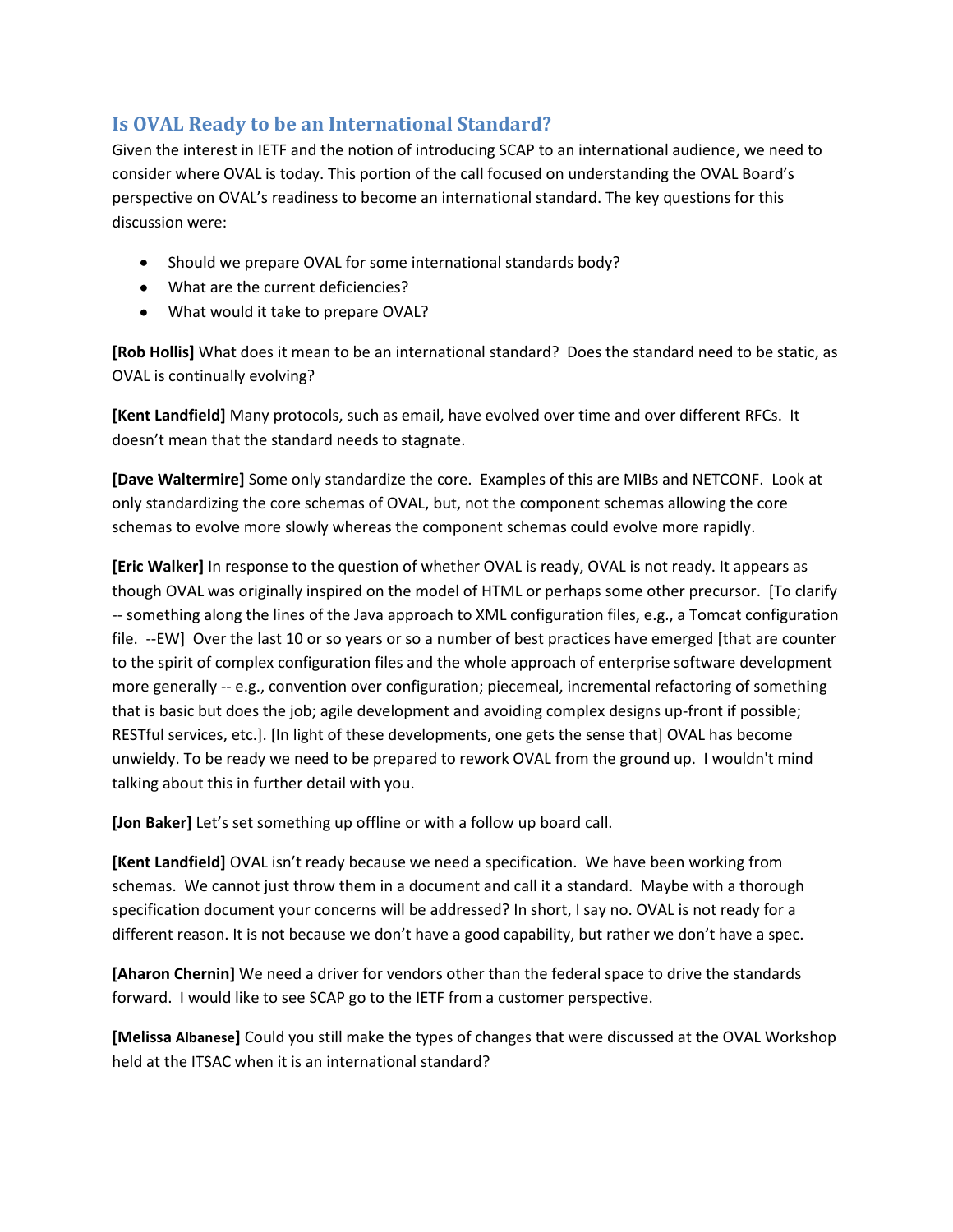**[Jon Baker]** Good question. We have been thinking about that and many of the topics would need to be thought through working together with the community and would likely require another revision of the language before it could even make it as an international standard. The idea has been to make some smaller changes to OVAL to position it such that OVAL could be taken to an international standards body.

**[Kent Landfield]** The more basic question, does it make sense to make OVAL an international standard?

**[Scott Armstrong]** Yes. With all of these vendors and repositories popping up, we would need to do more work, but, I think it should be an international standard.

**[Steve Piliero]** We work with a lot of international organizations and we find that many of them are reluctant to use the SCAP standards because they are U.S. Government standards and are not from some international standards body.

**[Luiz Nunez]** I want to thank Kent for heading up this discussion. It's a good effort.

**[Melissa Albanese]** It's a good idea to move with making OVAL an international standard. We try to push for international standards and it is where we would like to see things go.

**[Jon Baker]** We would like to continue this discussion. Now, we have to see where we go next. I think Version 5.8 puts us in a good position though. We are beginning to work on a specification and when we have more concrete thoughts on the specification we will share them with community through drafts. We would also like to work with the community to determine what to do for Version 5.9. And yes, as Melissa said, we talked about specific issues at ITSAC and they are things we need to start talking about over the community mailing list.

## **OVAL Board Membership Discussion**

We regularly receive requests from members of the OVAL Community to become members of the OVAL Board. Traditionally, it has been the responsibility of MITRE and the OVAL Team to make the decision as to whether or not a prospective OVAL Board member is actually added. Given that it has been a MITRE decision, we would like to provide insight into how we currently process these requests, present two different options as to how it could be changed, and get your feedback as to whether or not the current process makes sense or if it should be changed. The key questions for this discussion were:

- How do we identify new OVAL Board members?
- How do we vet/approve new OVAL Board members?

**[Jon Baker]** Over the last several years, we tried to ensure that the OVAL Board is well mixed with active members to advance the effort and not just to serve as a badge for marketing. We want to make sure that numerous perspectives are represented: the end-user perspective, the vendor implementer perspective, and so on. We try to keep the OVAL Board around 30 members because it may become too unwieldy if we go beyond that. We have been considering different ways to determine OVAL Board membership. Should we make it so prospective OVAL Board members must be nominated by the current board members? Should we have an approval process for vetting new OVAL Board members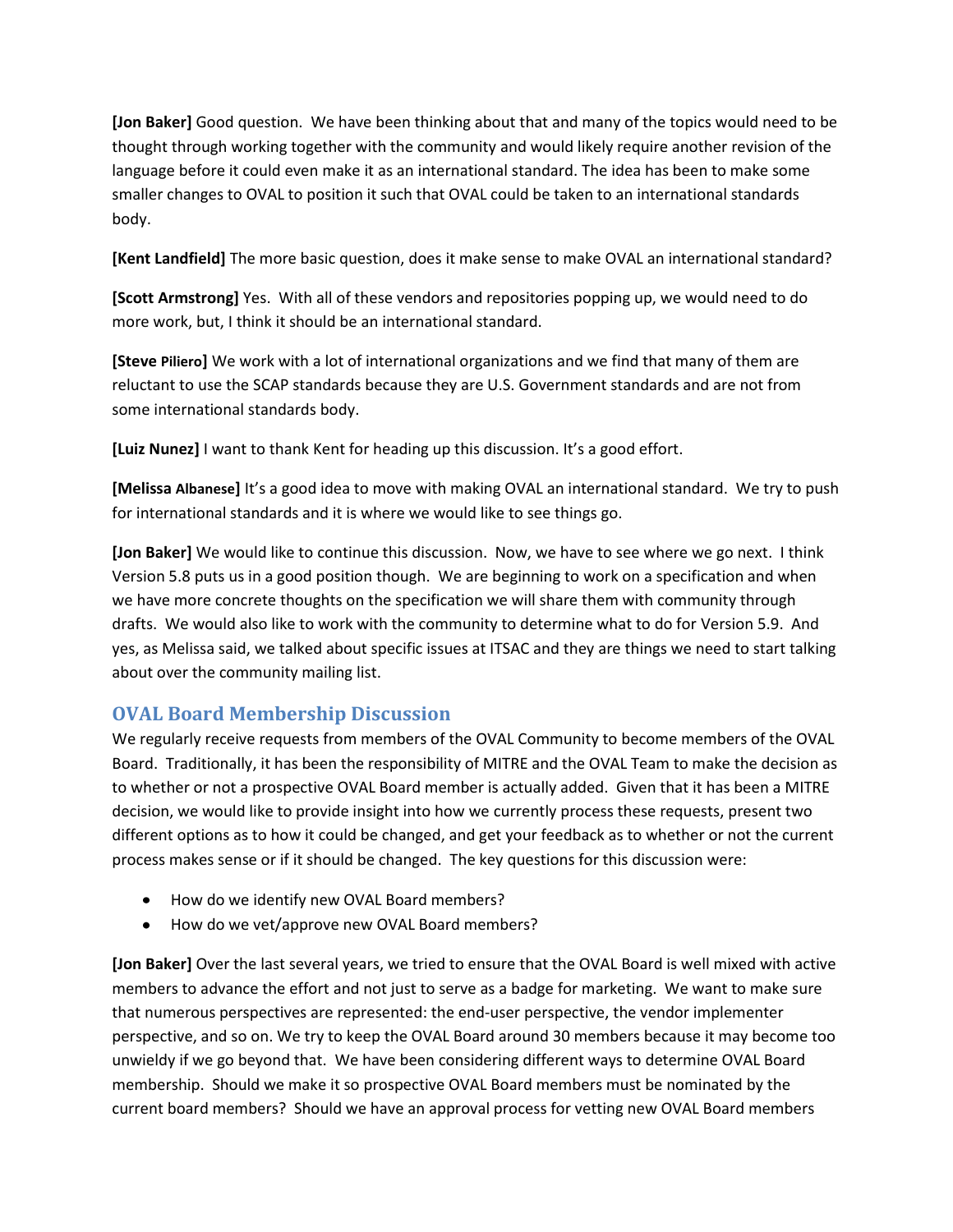where the OVAL Board would approve the candidate? The upside to reconsidering how we do this is that it gives the OVAL Board more control of who is on the OVAL Board and what the OVAL Board is. Should we leave it as a MITRE and OVAL Team decision?

**[Morey Haber]** Any company that supports OVAL and is using OVAL should have a spot on the OVAL Board as they are supporting it by developing a product and should have the ability to see what is going on in the future.

**[Scott Armstrong]** They should have to be active and not just listeners.

**[Kent Landfield]** I agree with Scott. You should have a stake in OVAL. If you are a vendor, and you are supporting OVAL, you should have a spot, or at least a chance to have a spot, on the OVAL Board. Those who don't have a stake don't have a spot.

**[Dave Waltermire]** What are we trying to accomplish with the OVAL Board?

**[Rob Hollis]** I think of the OVAL Board as steering committee for the OVAL Community and should be active.

**[Melissa Albanese]** Are there a lot of people asking to be on the OVAL Board?

**[Jon Baker]** New OVAL Board membership requests tend to come in waves. We seem to average about one new request per month. We also had a lot of requests after the SCAP Validated products came out.

**[Melissa Albanese]** In the past we have weeded out people, how do you think that has worked?

**[Jon Baker]** Over the multiple quarterly OVAL Board calls, I would say we currently get fairly good attendance. We don't really have many board members that routinely do not participate.

**[Melissa Albanese]** I would say that we should be more inclusive and then if people are not participating, we should remove them.

**[Carl Banzhof]** This may be an opportunity to introduce a dual board: one to deal with technical side and another, advisory board, for the business side to get OVAL adoption out there and beyond the federal government.

**[Jon Baker]** On the OVAL website, there are a couple of short paragraphs that describe the role of the OVAL Board [\(https://oval.mitre.org/community/board/\)](https://oval.mitre.org/community/board/). The OVAL Board is described as follows:

*"The OVAL Board is an advisory body, which provides valuable input on OVAL to the Moderator (currently MITRE). While it is important to have organizational support for OVAL, it is the individuals who sit on the OVAL Board and their input and activity that truly make a difference. The Board's primary responsibilities are to work with the Moderator and the Community to define OVAL, to provide input into OVAL's strategic direction, and to advocate OVAL in the Community.*

*Each OVAL Board member is expected to meet the following requirements:*

- *attend the quarterly board meetings (telephone calls)*
- *provide input into OVAL's strategic direction*